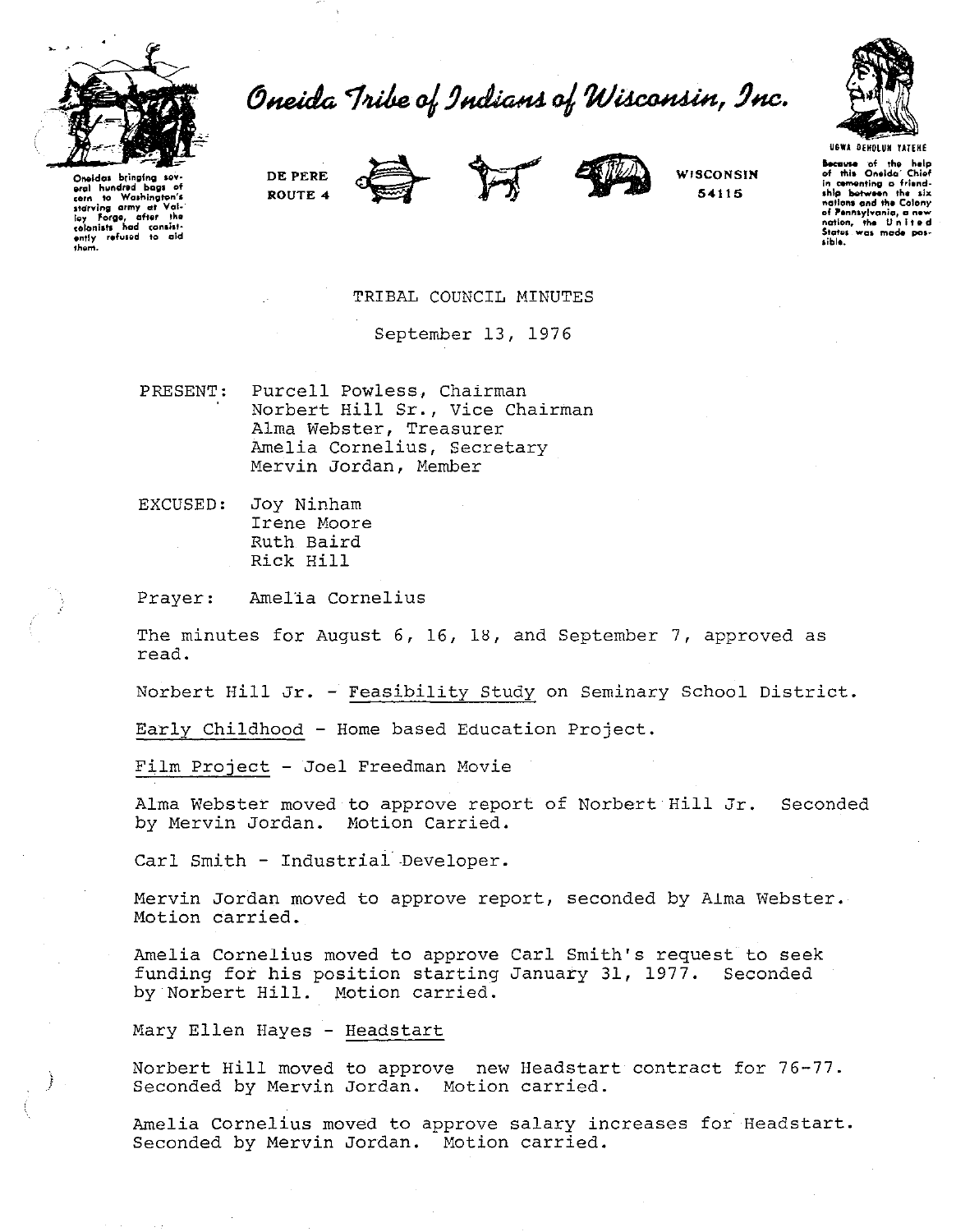TRIBAL COUNCIL MINUTES September 13, 1976 Page 2

Alma lvebster moved to approve grant proposal. Seconded by Amelia Cornelius. Motion carried.

Norbert or Amelia to alternate for Mrs. Hoore on Headstart PhC.

Alma Webster moved to approve report. Seconded by Mervin Jordan Motion carried.

Alma Webster moved to table Housing Authority minutes. Seconded and carried.

Norbert Hill moved to approve Florence Jones to attend Museum<br>Conference at Madison, October 5th through 9th. Seconded and Conference at Madison, October 5th through 9th. carried.

## Lc,retta Webster - ONAP

Norbert Hill moved to approve request to attend conference in Chicago on 9-30-76 through 10-2-76. Seconded and motion carried.

Alma Webster moved to approve report. Seconded and carried.

## LAND

Amelia Cornelius moved to approve Homesite lease application for Donald Lee Jorganson. Seconded by Mervin Jordan. Motion carried.

Amelia Cornelius adopted Resolution 9-13-76-A to lease various parcels to Oneida Housing Authority contingent upon correct site location of Kathy Lucas. Seconded by Alma Webster. Carried.

Norbert Hill moved to table request at Flandreau Santee Sioux Tribe and to contract Flandreau Indian School for more information. Seconded and carried.

Norbert moved to get more information at GLITC meeting 9-17-76 on Native American Technical Assistance Coordinator, before stating a position. Seconded and carried.

Discussion on J.O.M., distribution formula for funds- Ron Skenandore will prepare comments for next meeting.

## Personnel Selection Committee Recommendations

No one selected for Purchasing Agent. Mr. Bolin w1ll begin an **interim.** 

•